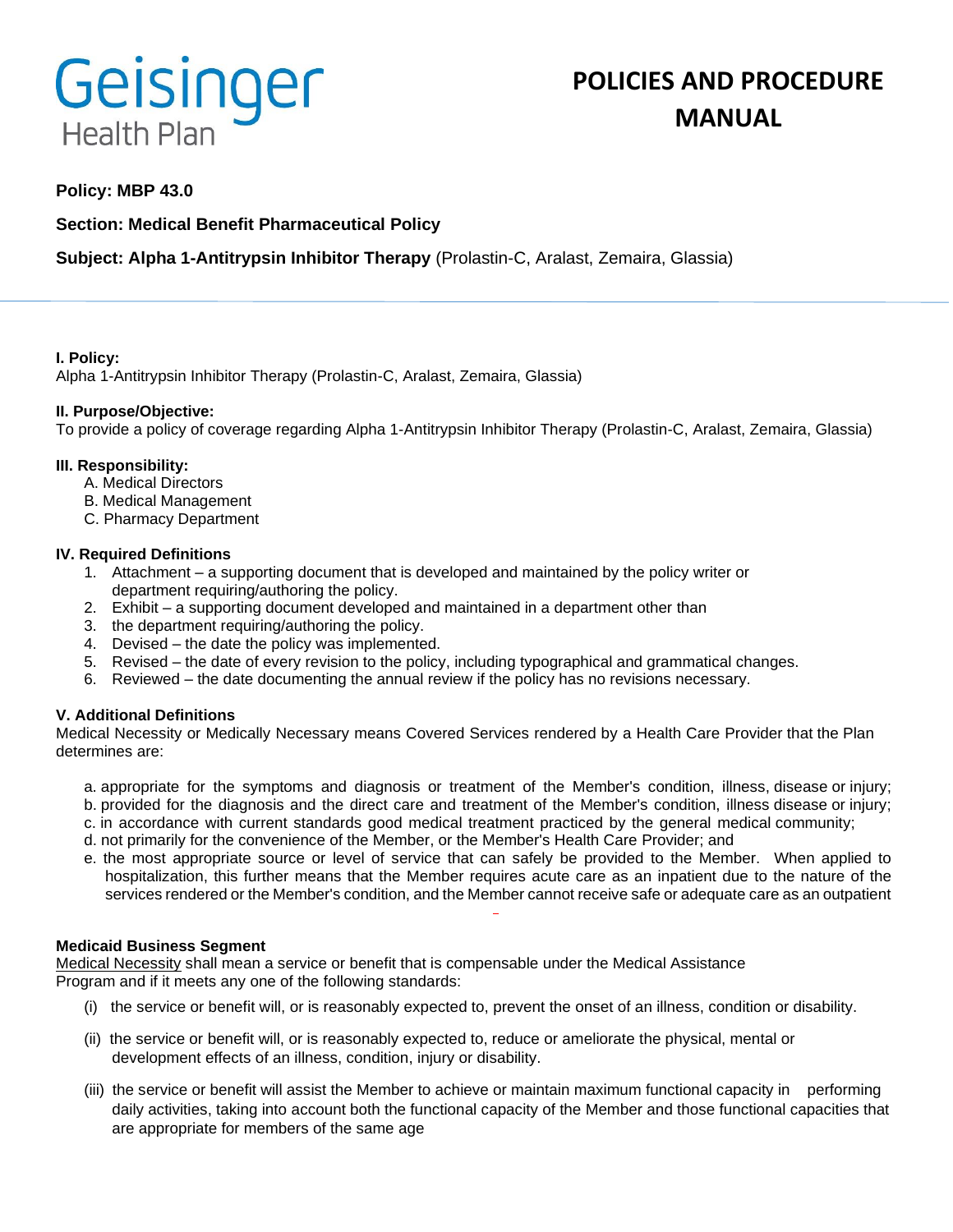#### **DESCRIPTION:**

Alpha 1-antitrypsin (AAT) deficiency is an autosomal co-dominant genetic condition that may predispose people with the condition to emphysema in adult life, and liver disease in adults and children. In rare cases, alpha-1 antitrypsin deficiency also causes a skin condition characterized by hardened skin with painful lumps or patches.

#### **CRITERIA FOR USE: Requires Prior Authorization by Medical Director or Designee**

Alpha 1-antitrypsin inhibitor therapy will be considered medically necessary when all of the following criteria are met:

Diagnosis of emphysema secondary to alpha 1-antitrypsin deficiency when **all** of the following criteria are met:

- The insured individual has a diagnosis of panacinar emphysema and a documented decline in forced expiratory volume in 1 second (FEV<sub>1</sub>) in spite of optimal medical therapy (e.g., bronchodilators, inhaled or oral corticosteroids, oxygen, if indicated); **AND**
- The insured individual has a phenotype\* associated with causing serum alpha 1-antitrypsin of less than 80 mg/dL [PiZZ, PiZ(*null*),or Pi(*null)(null*)]; **AND**
- The insured individual has an alpha 1-antitrypsin serum level below the value of 35% of normal (less than 80 mg/dL), which is considered to be the threshold thought to protect against emphysema; **AND**
- The insured individual is a non-smoker or ex-smoker **(This criterion is not applicable to Medicare business segment)**

#### **\*Note**:

| Phenotype |                                                                                                                                                                                                                                    | <b>Risk</b>                       | <b>Commercial</b><br>standard plasma<br>level, mg/dL |
|-----------|------------------------------------------------------------------------------------------------------------------------------------------------------------------------------------------------------------------------------------|-----------------------------------|------------------------------------------------------|
| MM        | The most common allele. Pl*MM homozygotes have no increased risk for<br>developing AAT deficiency-associated lung disease                                                                                                          | No increased<br>risk              | 150-350                                              |
| MZ.       | "Carrier" status                                                                                                                                                                                                                   | Possible mild<br>increased risk   | 90-210                                               |
| SS        | The homozygous form is associated with plasma levels about 60% of<br>normal.                                                                                                                                                       | No increased<br>risk              | 100-200                                              |
| <b>SZ</b> | SZ phenotypes are at increased risk of developing AAT deficiency-<br>associated diseases                                                                                                                                           | Mild increased<br>risk (20-50%)   | 75-120                                               |
| ZZ        | The most frequent deficient AAT allele. ZZ homozygotes have plasma<br>levels of AAT that are about 15% of the normal plasma concentration and<br>are at the greatest risk for developing AAT deficiency-associated lung<br>disease | High risk (80-<br>100%)           | $20 - 45$                                            |
| null      | (null)(null) or Z(null) homozygotes are associated with the most severe<br>deficiency, producing no active AAT, or less than 1% of the normal amount<br>of plasma AAT                                                              | High risk (100%<br>by age 30 yrs) | 0                                                    |

*Adapted from: American Thoracic Society. Am Rev Respir Dis 1989;140:1494*

**AUTHORIZATION DURATION:** Initial approval will be for **12 months** or less if the reviewing provider feels it is medically appropriate. Subsequent approvals will be for an additional **12 months** or less if the reviewing provider feels it is medically appropriate and will require medical record documentation of continued disease improvement or lack of disease progression. The medication will no longer be covered if patient experiences toxicity or worsening of disease.